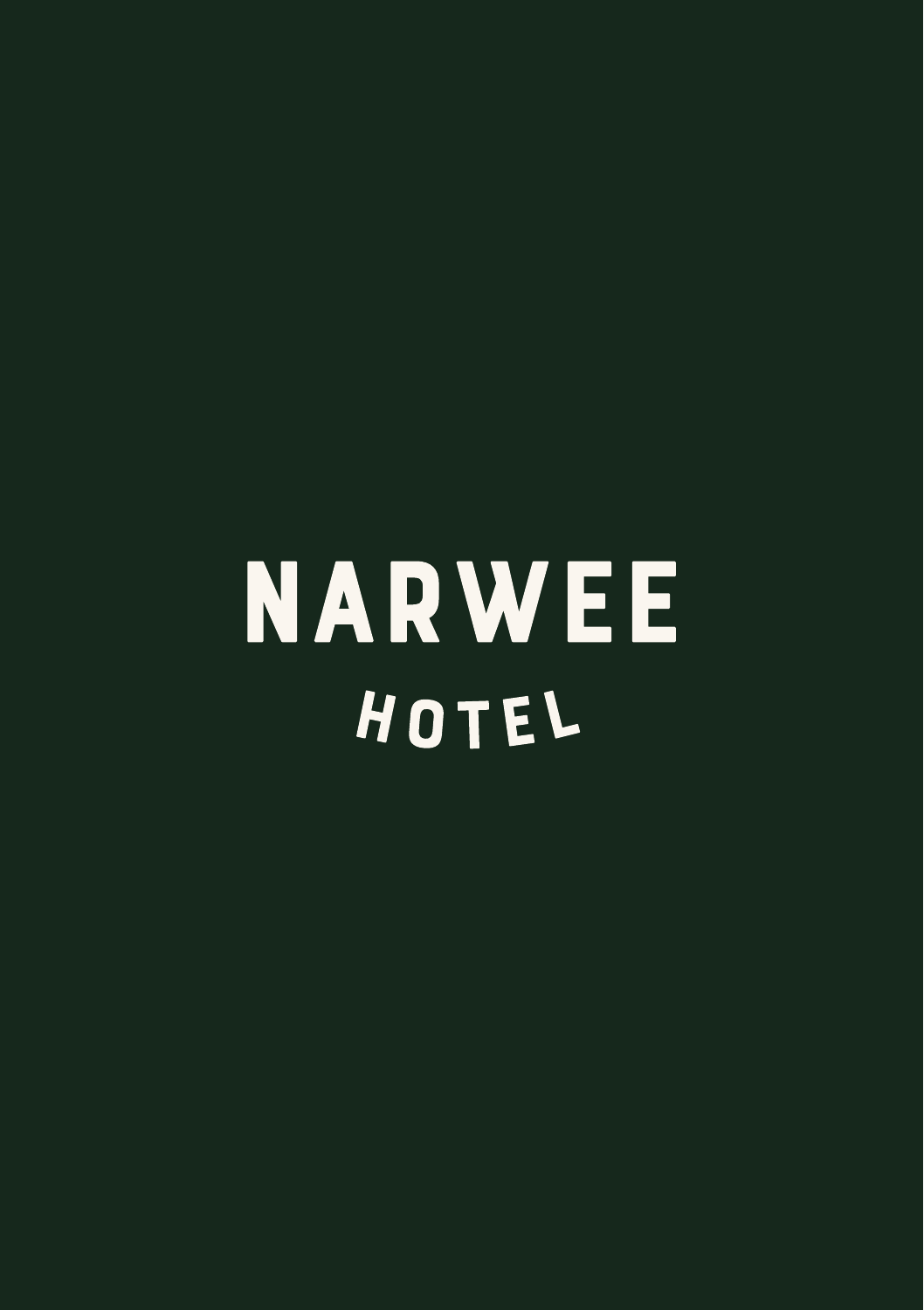## **WRAPS**

#### *Lunch Only*

#### **HAM WRAP 10**

Ham, lettuce, tomato, onion, carrot, mayo & Dijon mustard

#### **CHICKEN WRAP 10**

Grilled chicken, lettuce, tomato, onion,

carrot, cheese & Mayo

### **FROM THE GRILL**

*Choose your 1 side of sauce from Pepper, Diane, Mushroom or Gravy*

#### **200GM GRAIN FEED RUMP**

With chips & salad OR mash

& salad

 $\frac{1}{22}$ 



With chips & salad OR mash

& vegies

 $-35 -$ 

**FAVOURITES**

| <b>BEEF LASAGNE</b><br>15                 |
|-------------------------------------------|
| Served with I side of: chips              |
| OR salad OR mash                          |
| <b>SPICY BEEF NACHOS</b><br>15            |
| Served with sour cream & tomato salsa     |
| <b>CREAMY GARLIC PRAWNS</b><br>19         |
| Served with steamed rice                  |
| <b>CHICKEN SCHNITZEL</b><br>17            |
| (Panko crumbed) Served with 1 side of:    |
| chips OR salad OR mash                    |
| <b>CHICKEN PARMIGIANA</b><br>21           |
| Chicken Schnitzel topped with ham,        |
| roasted eggplant, nap sauce, cheese.      |
| Served with 1 choice of: chips OR         |
| salad OR mash                             |
| <b>FLATHEAD FILLET</b><br>17              |
| Beer battered fish served with chips,     |
| salad, lemon & tartare sauce              |
| <b>FISHERMAN'S BASKET</b><br>18           |
| Fish cocktail, prawn cocktail, crab       |
| cocktail, scallops & calamari served with |
| chips, salad, lemon wedge & tartare       |
| sauce                                     |
| <b>SALT &amp; PEPPER SQUIDS</b><br>16     |
| Served with aioli & Thai chilli dressing  |
| <b>GRILLED CHICKEN BREAST</b><br>17       |

Choice of 1 sauce with chips & salad OR mash & vegies